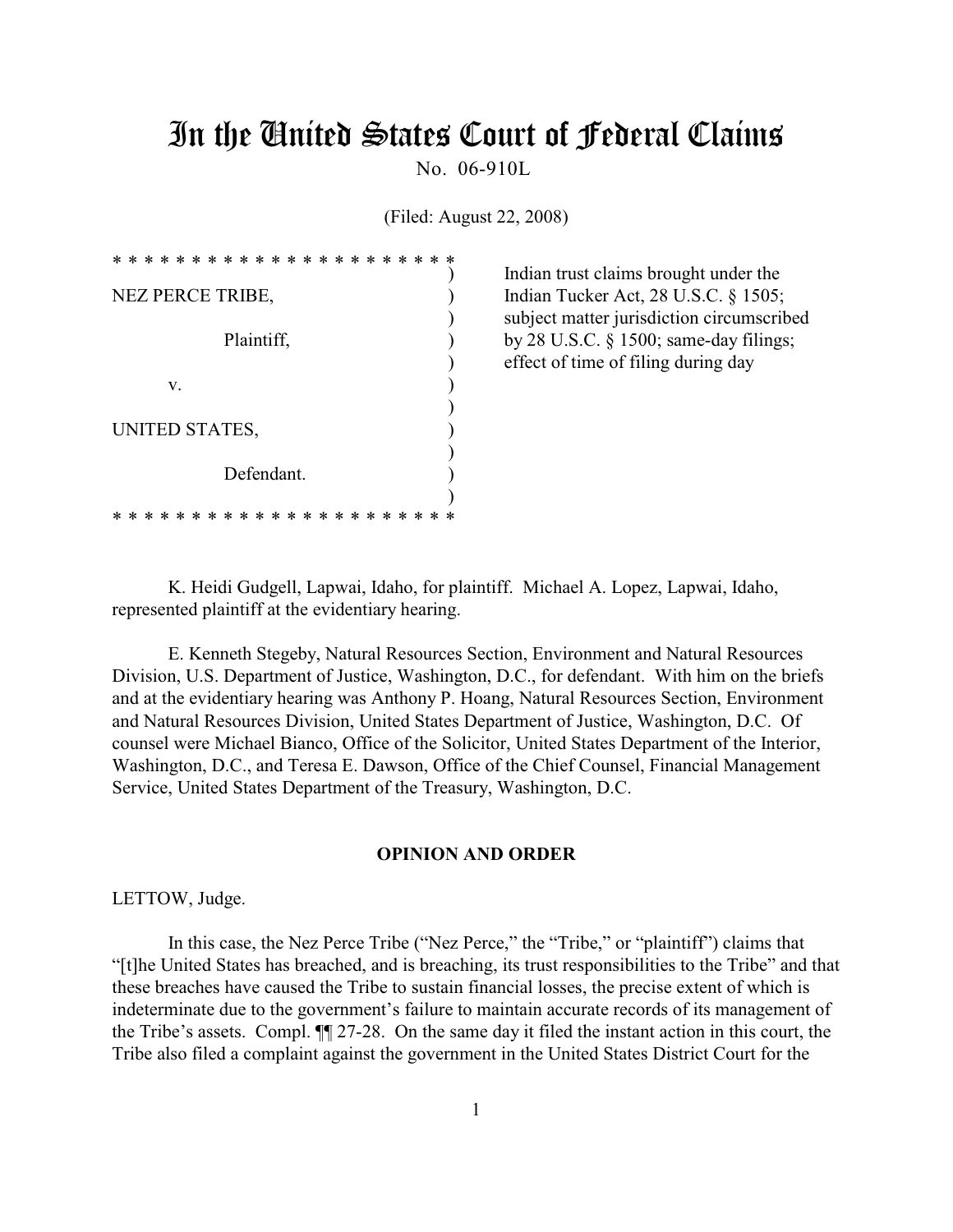District of Columbia (the "district court"). *Nez Perce Tribe v. Kempthorne, et al.*, No. 1:06-cv-02239-JR (D.D.C.). "[T]he cases present the same operative claims and are based on the same operative facts; and [p]laintiff seeks essentially the same relief with respect to its trust fund accounts." Joint Status Report (Apr. 1, 2008) at 1. After reviewing the parties' joint status report of April 1, 2008, the court issued an Order to Show Cause directing the Tribe to demonstrate why its case should not be dismissed for lack of subject matter jurisdiction pursuant to 28 U.S.C.  $\S$  1500.<sup>1</sup> The issue was briefed and then argued by the parties at a hearing on July 22, 2008, and factual predicates for the parties' contentions were addressed in an evidentiary hearing on jurisdictional facts on August 5, 2008. The jurisdictional questions are now ready for disposition.

# **JURISDICTIONAL FACTS<sup>2</sup>**

The Nez Perce Tribe is a federally recognized Indian tribe and the beneficial owner of assets, including land and natural resources, held for it in trust by the United States. Compl. at ¶¶ 1, 11. The Tribe's two complaints alleging breaches of the United States' trust responsibilities were filed on December 28, 2006.

# A. *Filing Circumstances*

Factually, the parties have focused on whether the complaint in this court was filed earlier in the day than the complaint filed in the district court. Nez Perce asserts that its complaint in this court was filed at approximately 9:00 a.m. on December 28, 2006. Pl.'s Resp. to Order to Show Cause ("Pl.'s Resp.") at 2. As verification of the time of filing, the Tribe proffers a Federal Express confirmation indicating delivery to the office of the Clerk of the Court of Federal Claims at 9:00 a.m. on December 28, 2006, as well as a sworn declaration by K. Heidi

<sup>&</sup>lt;sup>1</sup>Section 1500 bars this court's exercise of jurisdiction to consider a cause of action where, at the time of filing, a suit respecting the same claim was pending in another court:

The United States Court of Federal Claims shall not have jurisdiction of any claim for or in respect to which the plaintiff or his assignee has pending in any other court any suit or process against the United States or any person who, at the time when the cause of action alleged in such suit or process arose, was, in respect thereto, acting or professing to act, directly or indirectly under the authority of the United States.

<sup>28</sup> U.S.C. § 1500. *See Keene Corp. v. United States*, 508 U.S. 200, 209, 212 (1993) (applying Section 1500); *Loveladies Harbor, Inc. v. United States*, 27 F.3d 1545, 1549 (Fed. Cir. 1994) (*en banc*) (same).

<sup>&</sup>lt;sup>2</sup>The court's jurisdictional findings are entered pursuant to Rule 52(a) of the Rules of the Court of Federal Claims ("RCFC"). Those findings are briefly set out in this background section; more detailed findings of fact and rulings on questions of mixed fact and law are set out in the analysis.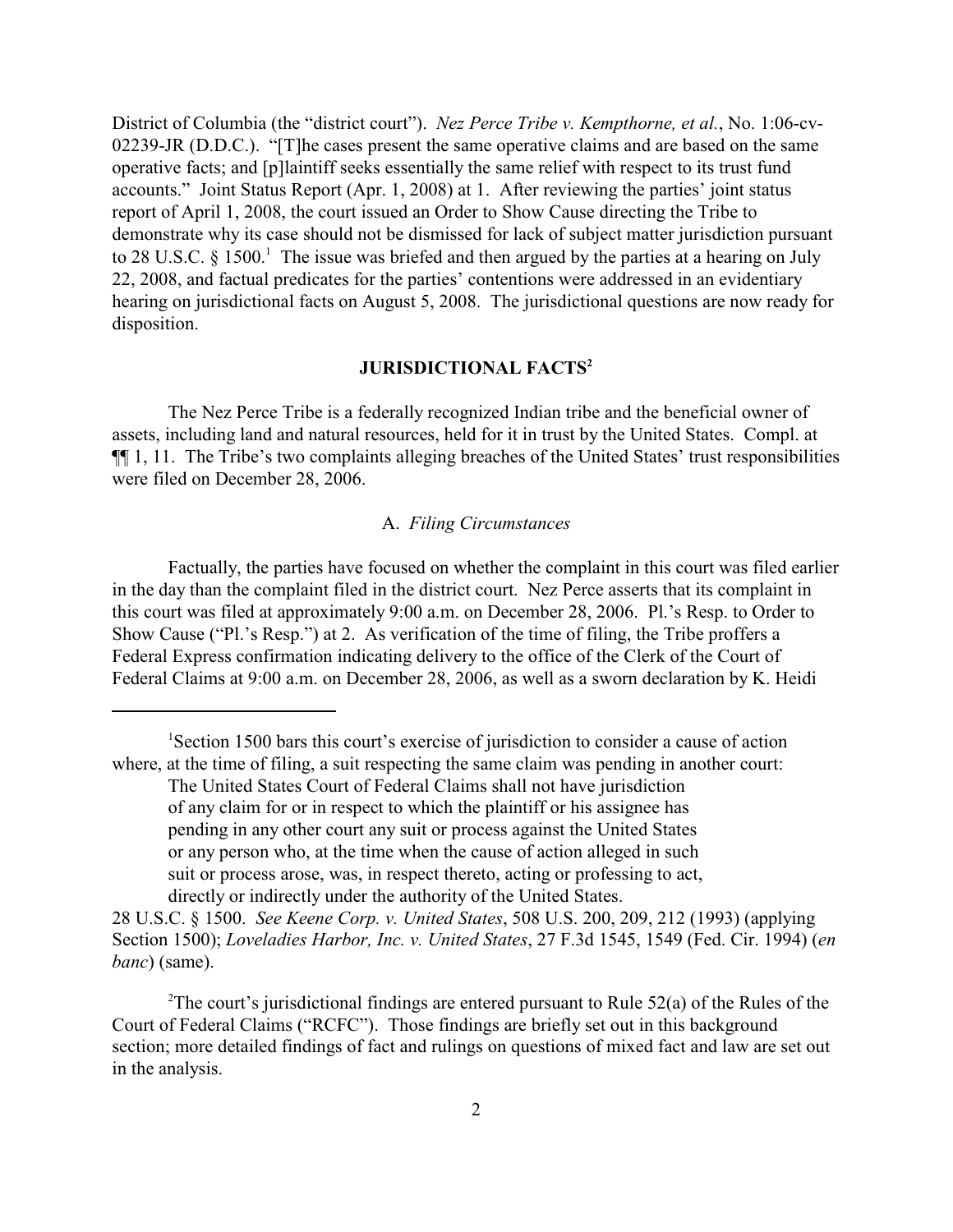Gudgell, counsel for the Tribe in this action, attesting to the fact that she prepared and sent the complaint so delivered. Joint Status Report (Apr. 1, 2008) Attach. 1 at 1-2 (Decl. of K. Heidi Gudgell ("Gudgell Decl.")); *id.* at 3-4 (Federal Express Tracking Receipt). The Tribe further avers that its district court complaint was delivered by Federal Express to that court for filing at 10:28 a.m. on December 28, 2006. Pl.'s Resp. at 2, Attach. 3 ¶ 7 (Decl. of Donald R. Wharton); Joint Status Report Attach. 2 ¶¶ 3-4 (Decl. of Gayla Fills Pipe, the legal assistant with the Native American Rights Fund ("NARF") who sent the district court complaint). However, the filing fee for that complaint was omitted from the Federal Express package. Pl.'s Resp. at 3; Joint Status Report Attach. 3 ¶¶ 3-4 (Decl. of Dawn Sturdevant Baum ("Baum Decl.")). The filing fee was subsequently delivered to the district court clerk's office at approximately 2:00 p.m. Pl.'s Resp. at 3; Baum Decl.  $\P$  4; Tr. 79:18 to 82:25, 85:2-7 (Test. of Dawn Baum).<sup>3</sup> Ms. Gudgell's declaration also avers that the Chief Deputy Clerk of the United States District Court for the District of Columbia, Mr. Greg Hughes, confirmed to her that the district court's filing procedures dictated that a complaint would not have been filed until the filing fee was paid. Pl.'s Resp. at 3; Gudgell Decl. ¶ 6.

# B. *Procedural History*

After a one-year temporary stay during which the parties engaged in settlement negotiations, the court responded to a joint status report filed by the parties by issuing an Order to Show Cause why the Tribe's complaint should not be dismissed for lack of subject matter jurisdiction pursuant to 28 U.S.C. § 1500. Order to Show Cause (Apr. 9, 2008). The Tribe responded by supporting this court's jurisdiction over its complaint. Pl.'s Resp. at 3-6. The government responded that the case brought by Nez Perce in this court should be dismissed for lack of subject matter jurisdiction due to the applicability of Section 1500 as a bar. Def.'s Resp. at 17-18. Neither party disputes the fact that the two complaints were both filed on the same day, December 28, 2006. Joint Status Report (Apr. 1, 2008) at 2-3, 4.

# **STANDARDS FOR DECISION**

This court's jurisdiction must be established before the court may consider the merits of an action. *Steel Co. v. Citizens for a Better Env't*, 523 U.S. 83, 88-89 (1998). As plaintiff, Nez Perce bears the burden of establishing by a preponderance of the evidence that this court has juridical power to hear its case. *Reynolds v. Army & Air Force Exch. Serv.*, 846 F.2d 746, 748 (Fed. Cir. 1988); *see McNutt v. General Motors Acceptance Corp. of Ind.*, 298 U.S. 178, 189 (1936). In ascertaining whether subject matter jurisdiction exists, a court must accept as true all facts asserted in the plaintiff's complaint and draw all reasonable inferences in favor of the plaintiff. *Henke v. United States*, 60 F.3d 795, 797 (Fed. Cir. 1995).

 $\overline{\phantom{a}}$  ."

 ${}^{3}$ Citations to the transcript of the evidentiary hearing held on August 5, 2008 are to "Tr.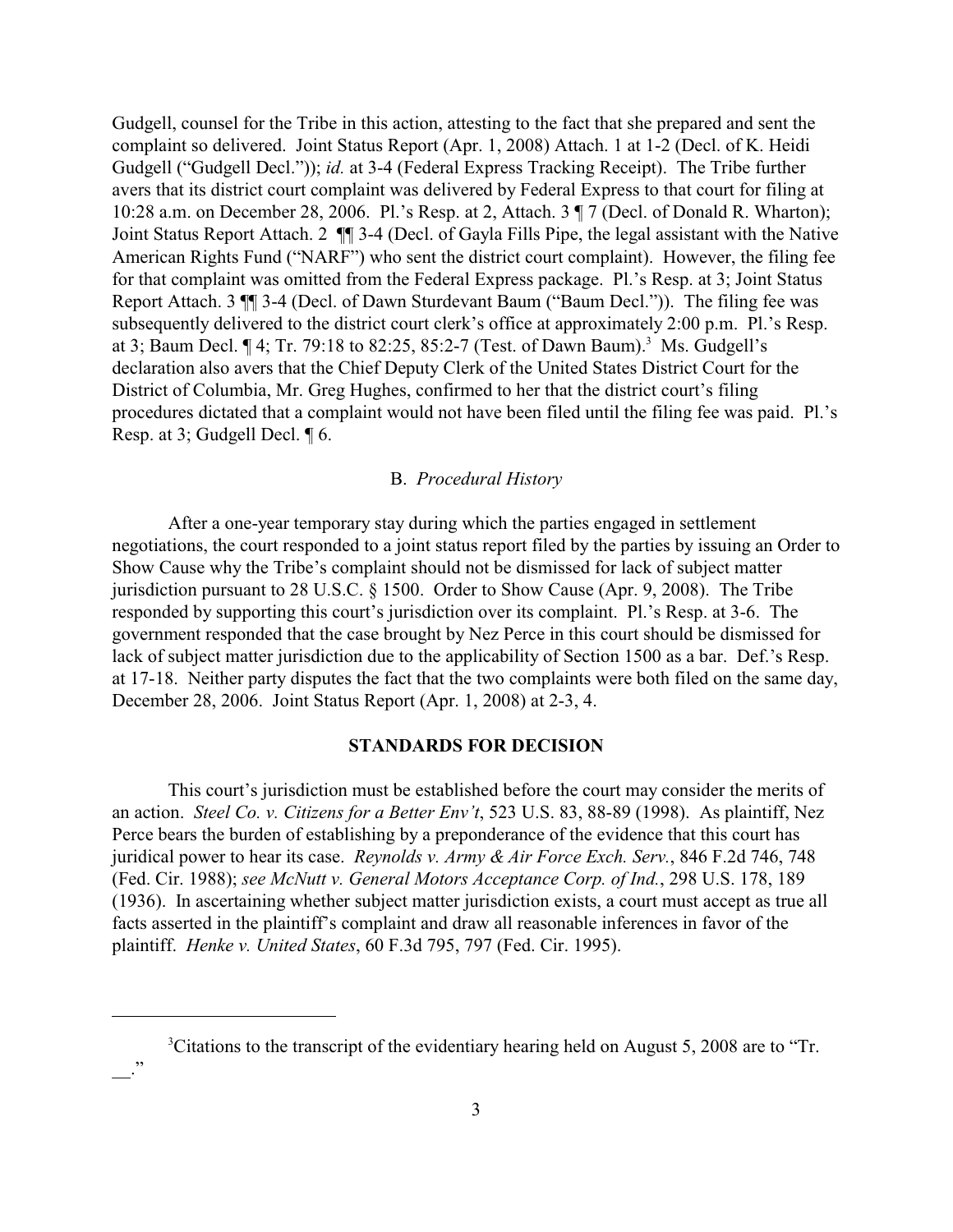Under the Tucker Act, this court has jurisdiction over "any claim against the United States founded either upon the Constitution, or any Act of Congress or any regulation of an executive department, or upon any express or implied contract with the United States, or for liquidated or unliquidated damages in cases not sounding in tort." 28 U.S.C. § 1491(a)(1). A related statute, the Indian Tucker Act, grants this court jurisdiction for claims against the United States brought by "any tribe, band, or other identifiable group of American Indians . . . whenever such claim is one arising under the Constitution, laws or treaties of the United States, or Executive orders of the President, or is one which otherwise would be cognizable in the Court of Federal Claims." 28 U.S.C. § 1505. Section 1500, however, limits the jurisdiction of this court over claims otherwise cognizable under the Tucker Act and Indian Tucker Act.

If a material factual dispute arises regarding jurisdiction, the court may institute proceedings to resolve the pertinent jurisdictional issues. *Land v. Dollar*, 330 U.S. 731, 735 n.4 (1947); *McNutt v. General Motors Acceptance Corp.*, 298 U.S. 178, 189 (1936); *Cedars-Sinai Med. Ctr. v. Watkins*, 11 F.3d 1573, 1584 (Fed. Cir. 1993); *Association of Merger Dealers, LLC v. Tosco Corp.*, 167 F. Supp. 2d 65 (D.D.C. 2001). In this instance, the court first requested and received documentary submissions from the parties, including affidavits and declarations, and then conducted an evidentiary hearing at which percipient witnesses testified about the circumstances involved in filing the complaints in this court and in the district court. *See Lechliter v. United States*, 70 Fed. Cl. 536, 543 (2006) ("[T]he court may look beyond the pleadings and 'inquire into jurisdictional facts' in order to determine whether jurisdiction exists." (quoting *Rocovich v. United States*, 933 F.2d 991, 993 (Fed. Cir. 1991))).

## **ANALYSIS**

#### *A. The Jurisdictional Limitation Arising From Section 1500*

#### 1. *Textual analysis of Section 1500.*

Section 1500 has its origins in a Reconstruction-era statute enacted to limit duplicative lawsuits by Southern cotton planters who sought to recover the value of property they had been forced to abandon during the course of the Civil War. *See Keene*, 508 U.S. at 206-07. The law sought to achieve this purpose by "prohibit[ing] anyone from filing or prosecuting in the Court of Claims 'any claim . . . for or in respect to which he . . . *shall have commenced and has pending*' an action in any other court" against the United States. *Id.* at 206 (quoting the Act of June 25, 1868, ch. 71, § 8, 15 Stat. 77) (omission in original) (emphasis added). In its present form, Section 1500 states that "[t]he United States Court of Federal Claims shall not have jurisdiction of any claim for or in respect to which the plaintiff . . . *has pending* in any other court any suit or process against the United States or any person . . . acting or professing to act . . . under the authority of the United States." 28 U.S.C. § 1500 (emphasis added). The "shall have commenced" language from the Reconstruction-era statute has been omitted, but the "has pending" text remains. In *Keene*, the Supreme Court concluded that Section 1500 "bar[s] jurisdiction over the claim of a plaintiff who, *upon filing* [with the Court of Federal Claims], has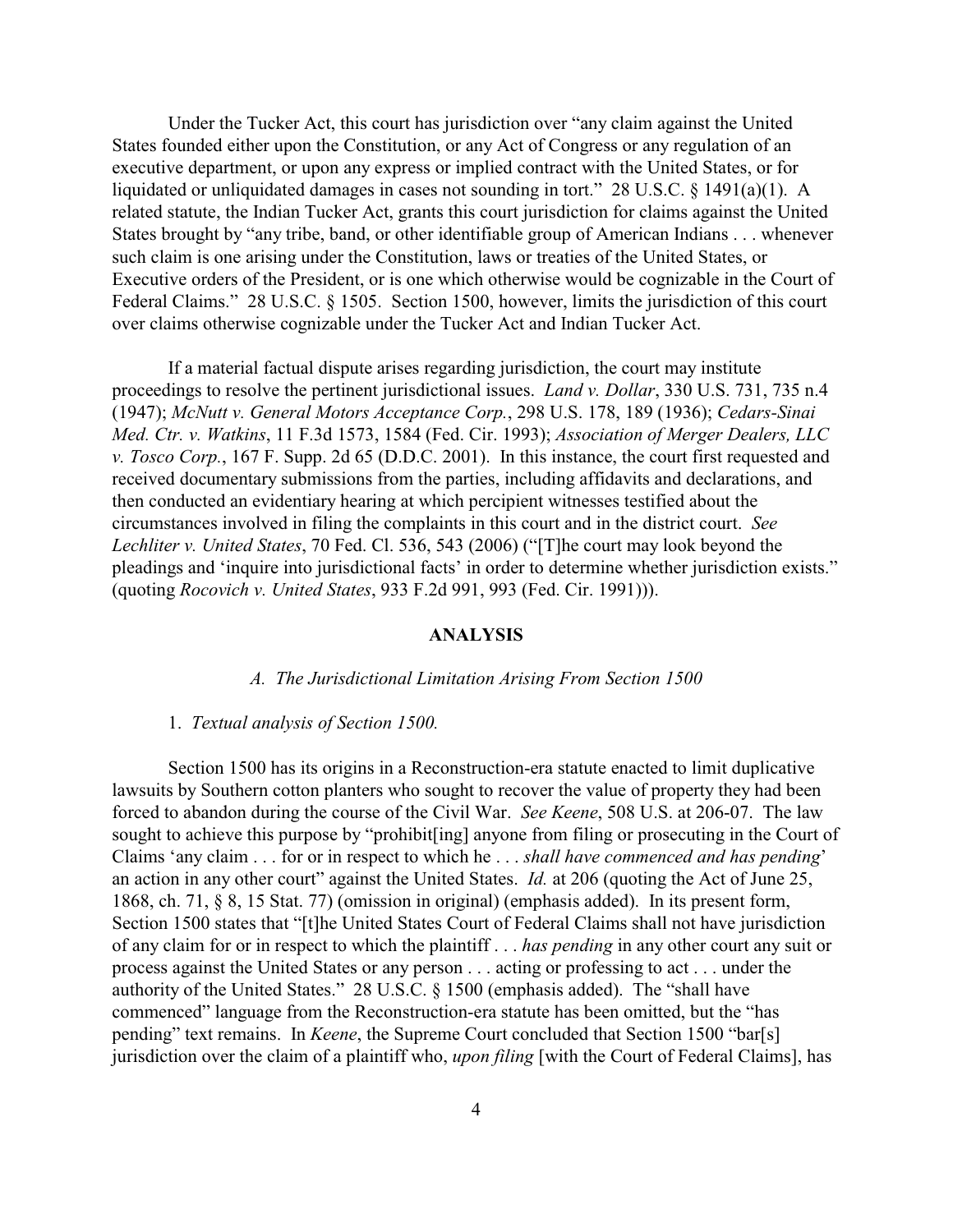an action pending in any other court 'for or in respect to' the same claim." 508 U.S. at 209 (emphasis added).

The parties take quite different positions regarding the "has pending" language in Section 1500. The Tribe contends that jurisdiction is proper over its case in this court because the complaint was filed here before the Tribe's corresponding complaint was filed in district court even though the two cases were filed on the same day. Pl.'s Resp. at 5-7. Thus, at the time of filing here, it had no claim "pending" in another court. *Id*. The government disagrees, positing that where two comparable suits were filed on the same day, the complaint in this court should be treated as "pending" for purposes of Section 1500 when the case in the other court was filed, with the result that jurisdiction over the case in this court is ousted by operation of Section 1500. Def.'s Resp. at 10-11.

Grammatically, the words "has pending" in the statute constitute a present participle which "convey[s] the same meaning" as the present perfect tense and "indicates action that was started in the past and has recently been completed or is continuing up to the present time." William A. Sabin, *The Gregg Reference Manual*, §§ 1033-34, at 272-73 (10th ed. 2005). The Supreme Court's opinion in *Keene* is consistent with this grammatical understanding of the statutory usage because it refers to Section 1500 as interposing a jurisdictional bar to a "claim of a plaintiff who, *upon filing* [with the Court of Federal Claims], has an action pending in any other court" respecting the same claim. 508 U.S. at 209 (emphasis added). Thus, the natural plain meaning of the words used in Section 1500 calls for a determination of the order in which two or more suits were filed. If a suit were filed first in this court, Section 1500 would not apply.

#### 2. *Prior precedents interpreting Section 1500.*

As the Tribe points out, this plain meaning of Section 1500 comports with prior precedent binding on this court. To counter the plain meaning and precedent, the government in its brief repeatedly cites and invokes the reasoning of the Federal Circuit's decision in *UNR Industries, Inc. v. United States*, 962 F.2d 1013 (Fed. Cir. 1992) (*en banc*), *aff'd sub nom. Keene Corp. v. United States*, 508 U.S. 200 (1993). *See* Def.'s Resp. at 4, 7-8, 15 n.9. In *UNR Industries*, the Federal Circuit undertook to streamline the application of Section 1500 and remove what it viewed as cumbersome and irrational "exceptions" to the statute. *See* 962 F.2d at 1021-23. One of those "exceptions" reflected the decision in *Tecon Eng'rs v. United States*, 170 Ct. Cl. 389 (1965). *See UNR Industries*, 962 F.2d at 1020. In *Tecon Engineers*, the Court of Claims traced the legislative history of Section 1500 back to the original Act of 1868. 170 Ct. Cl. at 399. The court concluded that Section 1500 retains the "same clear meaning and legislative intent" of the 1868 Statute, namely, "prevent[ing] this court from taking jurisdiction of a claim *only* when the same plaintiff *already* 'shall have commenced and has pending' another suit on the same claim in another court." *Id*. at 399 (second emphasis added). Thus, the court in *Tecon* concluded "that the only reasonable interpretation of [Section 1500] is that it serves to deprive this court of jurisdiction of any claim for or in respect to which plaintiff has pending in any other court any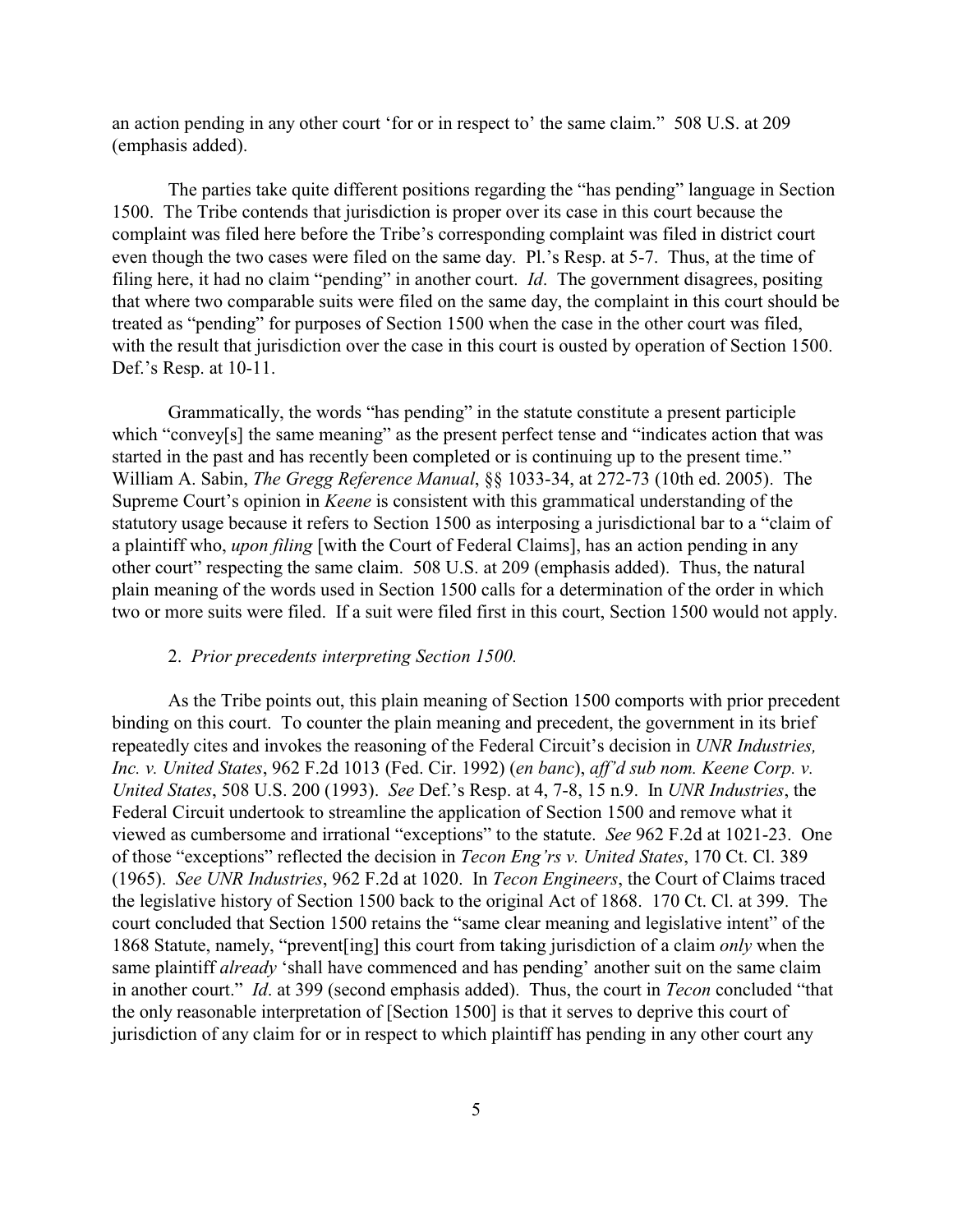suit against the United States, *only* when the suit shall have been commenced in the other court *before* the claim was filed in this court." *Id*. (emphasis added).

The government's argument premised on the Federal Circuit's *en banc* decision in *UNR Industries* is unavailing in pertinent respects, however, because the Supreme Court ultimately affirmed the *result* reached by, but not all of the reasoning of, the Federal Circuit in *UNR Industries*. *Keene*, 508 U.S. at 216-18. Notably, in deciding *Keene*, the Supreme Court found it "unnecessary to consider, much less repudiate, the 'judicially created exceptions' to § 1500 found in *Tecon Engineers*." *Keene*, 508 U.S. at 216. Among other things, the factual situation addressed by *Tecon Engineers* was not before the Federal Circuit in *UNR Industries*. The Supreme Court thus elided the Federal Circuit's overruling of *Tecon*.

In addition, the Supreme Court's rationale in *Keene* undercut any basis for treating the outcome of *Tecon Engineers* as an unwarranted judicially crafted exception to Section 1500. When evaluating whether Section 1500 should apply in a given case, the Supreme Court endorsed the application of "the longstanding principle that 'the jurisdiction of the Court depends upon the state of things *at the time of the action brought*,'" *Keene*, 508 U.S. at 207 (emphasis added) (quoting *Mullen v. Torrance*, 22 U.S. 537, 539 (1824) (Marshall, C.J.) and listing additional authorities). The Supreme Court thus recognized that the operation of Section 1500 and, consequently, the limits it places on this court's jurisdiction, depend upon whether another claim has *already* been filed in a different court *at the time* the complaint is filed in this court. *See id*.; *see also id.* at 208 & n.3 (describing Section 1500's "has pending" language as a "timeof-filing" requirement), and 217 n.12 (also referring to "the time-of-filing rule" applicable to Section 1500).

After *Keene* was decided, the Federal Circuit has accepted that Section 1500 incorporates a *time*-of-filing requirement. In light of the Supreme Court's discussion in *Keene*, the Federal Circuit acknowledged in *Loveladies Harbor* that its previous repudiation of *Tecon Engineers* in *UNR Industries* "was mere *dictum*, and therefore we will not accord it *stare decisis* effect." *Loveladies Harbor*, 27 F.3d at 1549 (italics in original). Thereafter, in *Hardwick Bros. Co. II v. United States*, 72 F.3d 883 (Fed. Cir. 1995), the Federal Circuit declared unequivocally that "*Tecon Engineers* remains good law and binding on this court." 72 F.3d at 886. Furthermore, more recent decisions by the Federal Circuit such as *Harbuck v. United States*, 378 F.3d 1324 (Fed. Cir. 2004), and *United States v. County of Cook*, 170 F.3d 1084 (Fed. Cir. 1999), embrace *Tecon*'s recognition of the importance of chronology of filing for purposes of Section 1500. *See Harbuck*, 378 F.3d at 1328 ("'The question of whether another claim is 'pending' for purposes of *§ 1500* is determined at the *time* at which the suit in the Court of Federal Claims is filed.'" (emphasis added) (quoting *Loveladies Harbor*, 27 F.3d at 1548)); *County of Cook*, 170 F.3d at 1090 ("[J]urisdiction in the Court of Federal Claims under [Section 1500] 'depends upon the state of things *at the time of the action brought.*'" (emphasis added) (quoting *Keene*, 508 U.S. at 207)).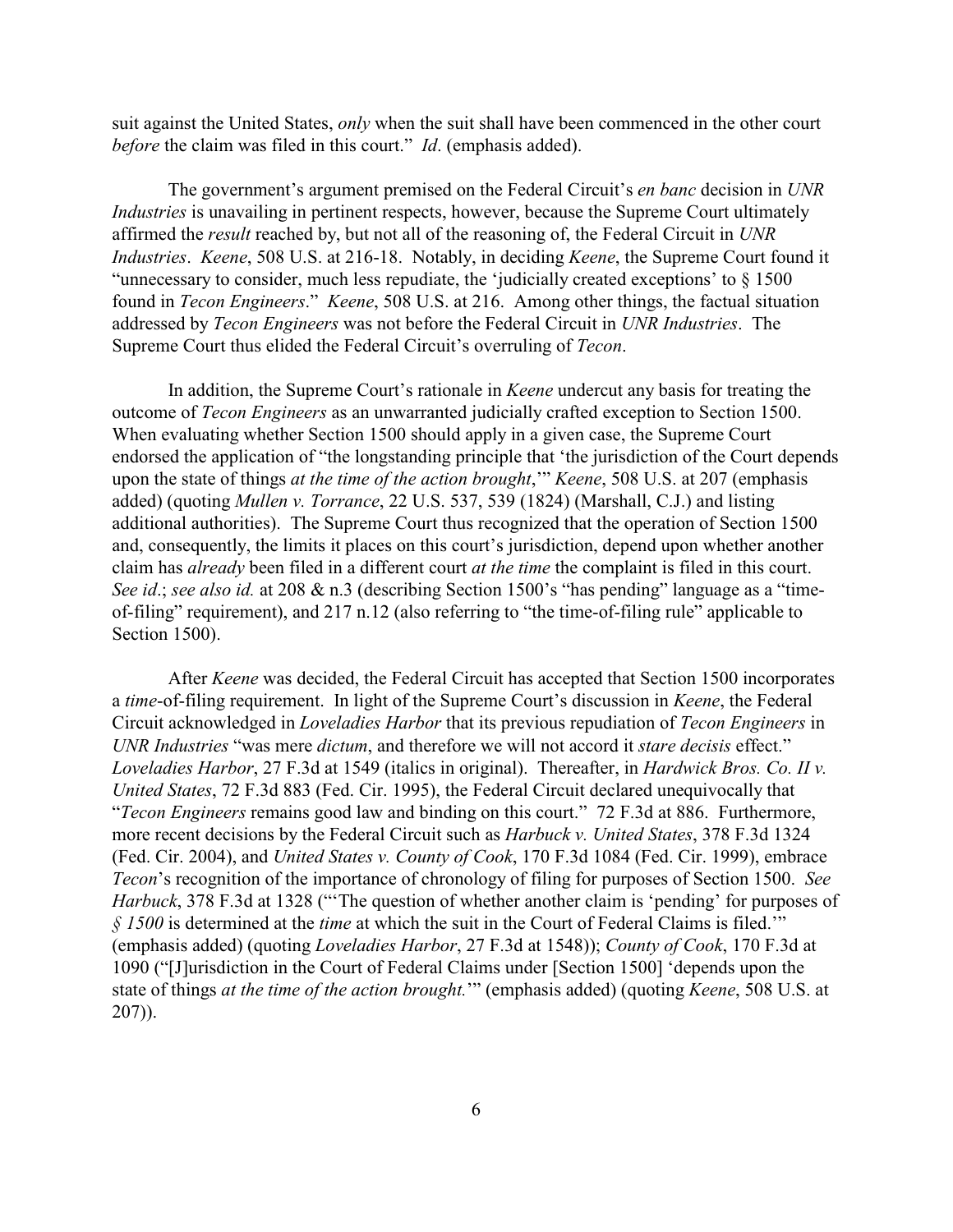Notwithstanding this line of precedent, the government relies on *Harbuck* and *County of Cook* for the proposition that the precise time of filing is irrelevant and that same-day filing should suffice to trigger a same-claim analysis, and ultimately bar jurisdiction, over Nez Perce's complaint in this case, under Section 1500. Def.'s Resp. at 5-6. This reliance is misplaced.

In both *Harbuck* and *County of Cook*, a plaintiff originally filed a complaint against the United States in a district court. *See Harbuck*, 378 F.3d at 1327, 1328 (discussing transfer of a portion of plaintiff's claim to the Court of Federal Claims and the appropriate treatment of the transferred portion under 28 U.S.C. § 1631, the transfer statute); *County of Cook*, 170 F.3d at 1087, 1090 (same). $4\,$  In each case, the district court subsequently transferred some, but not all, of the claims from the original complaint to the Court of Federal Claims pursuant to 28 U.S.C. § 1631 because the original (district) court found that it lacked jurisdiction over some of the claims in the cases before it and those claims could have been brought originally in this court. *Harbuck*, 378 F.3d at 1327, 1328; *County of Cook*, 170 F.3d at 1087, 1090; *see* 28 U.S.C. § 1631.

The express terms of Section 1631 required that the Court of Federal Claims treat the transferred claims "as if [they] had been filed . . . *on the date* upon which [they were] actually filed in . . . the court from which [they were] transferred." 28 U.S.C. § 1631 (emphasis added). Manifestly, however, both the claims transferred by the district court and those not transferred were filed concurrently because they were part of the same complaint as filed originally in the district court. In referring to the "operation of § 1631," the Federal Circuit therefore interpreted Section 1631 as effectively directing that the transferred and non-transferred claims be treated as having been filed "simultaneously," *i.e.*, at the exact same *time*. *See County of Cook*, 170 F.3d at 1090, 1091 n.8 ("Section 1631 mandates that the transferred claims be treated as if they were filed in the transferee court at the *time* they were filed in the transferor court." (emphasis added)); *see also Breneman v. United States*, 57 Fed. Cl. 571, 577 (2003). Then, the Federal Circuit considered how claims filed at the exact same time "by operation of § 1631" should be treated for purposes of an analysis under Section 1500. *Harbuck*, 378 F.3d at 1328; *County of Cook*, 170 F.3d at 1090. 5

in . . . the court from which it is transferred. 28 U.S.C. § 1631 (emphasis added).

 ${}^{5}$ Based on its understanding of the apparent purposes of Section 1500, the Federal Circuit concluded that, where simultaneous filing of claims in this and another court arose "by operation of § 1631," the non-transferred claims would be deemed "pending" at the time the transferred

<sup>&</sup>lt;sup>4</sup>In pertinent part, 28 U.S.C.  $\S$  1631 provides that

<sup>[</sup>w]henever a civil action is filed in a court . . . and that court finds that there is a want of jurisdiction, the court shall, if it is in the interest of justice, transfer such action . . . to any other such court in which the action . . . could have been brought at the time it was filed, and the action . . . *shall proceed as if it had been filed in . . . the court to which it is transferred on the date upon which it was actually filed*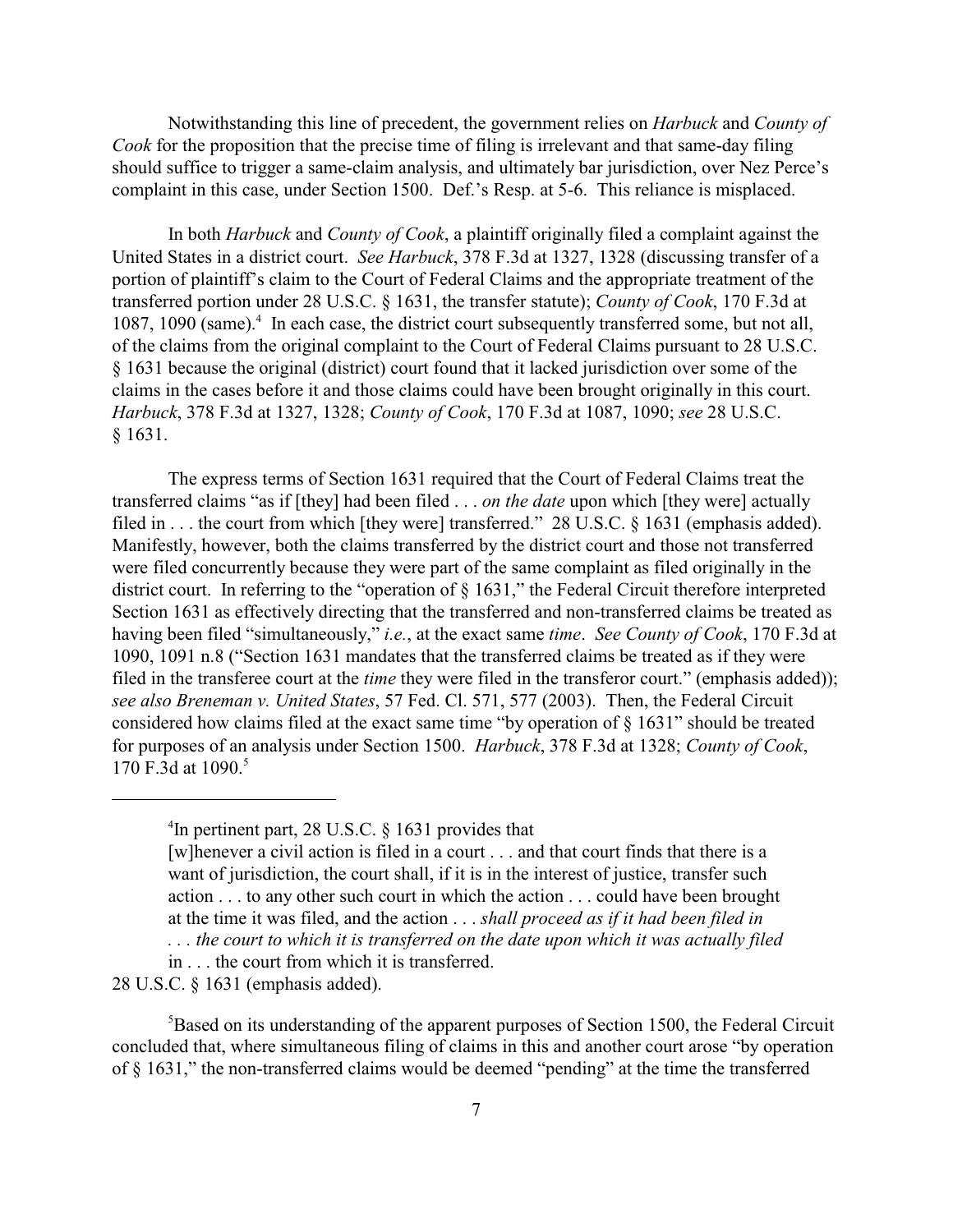The facts attendant to the filing of the complaints in this case are materially dissimilar from the situations presented in *Harbuck* and *County of Cook*. Here, Nez Perce's complaints were not filed simultaneously "by operation of § 1631" but rather were separately carried to this court and to the district court by a delivery service. Pl.'s Resp. at 2. Although the filing of Nez Perce's complaints occurred on the same day, as a factual matter the sequence of filing should be determinable. Accordingly, as a matter of law, the court concludes that the precise timing of filing of complaints involving the same "claim" has jurisdictional significance for purpose of applying Section 1500, even where overlapping complaints are filed on the same day. This ruling comports with a plain reading of the "has pending" text of the statute, follows the Supreme Court's time-of-filing precepts to guide interpretation of Section 1500, *Keene*, 508 U.S. at 207- 09, 217 n.12, and adheres to the principle of parsing jurisdictional statutes "with precision and fidelity to their express terms." *Boston Edison Co. v. United States*, 64 Fed. Cl. 167, 176 (2005) (citing *Stone v. Immigration and Naturalization Serv.*, 514 U.S. 386, 405 (1995) (jurisdictional statutes "must be construed with strict fidelity to their terms").<sup>6</sup>

Finally, the government raises the additional argument that practical considerations should guide this court's application of Section 1500 to bar same-day complaints filed in this court. *See* Def.'s Resp. at 15-17. The government observes that evidentiary hearings may be required to determine the sequence of same-day filings and contends that such fact-intensive inquiries should be avoided in the interest of judicial economy. However, such policy considerations have no persuasive force when they lead to a construction of a jurisdictional statute that contravenes or tends to contravene the statute's express terms. *See Harrison v. PPG*

claims were filed, and thus the transferred claims should be dismissed for lack of subject matter jurisdiction where they rested on the same operative facts and involved requests for overlapping relief. *Harbuck*, 378 F.3d at 1329-30; *County of Cook*, 170 F.3d at 1091-92.

 $\sigma$ <sup>6</sup>The court acknowledges that there is a split in decisions of judges of this court on the applicability of Section 1500 to complaints filed on the same day. Three prior decisions apply a time-of-filing analysis in such a situation. *See Ak-Chin Indian Cmty. v. United States*, 80 Fed. Cl. 305, 308 n.4 (2008) (rejecting the contention that "an action in another court should be deemed 'pending' if it was filed on the same day as a complaint in this court"); *Salt River Pima-Maricopa Cmty. v. United States*, No. 06-943L, 2008 WL 1883170, at \*4-5 (Fed. Cl. Apr. 24, 2008) (same); *Breneman*, 57 Fed. Cl. at 574-77 (same). One recent decision treats complaints filed on the same date as having been filed simultaneously for purposes of Section 1500. *See Passamaquoddy Tribe v. United States*, 82 Fed. Cl. 256, 261-72 (2008) (holding that same-day filings are *per se* "pending" for purposes of Section 1500 and dismissing a complaint filed in this court on the same day as a corresponding complaint was filed in district court). For the reasons stated above, this court's ruling is consistent with those in *Ak-Chin*, *Salt River*, and *Breneman*, but it is at least in tension with that in *Passamaquoddy*. It is technically not contrary to *Passamaquoddy* because the court in that case rested dismissal also on the alternate ground that the plaintiff there had not established as an evidentiary matter that on the pertinent day the complaint in this court was filed before that in the district court. 82 Fed. Cl. at 272-80.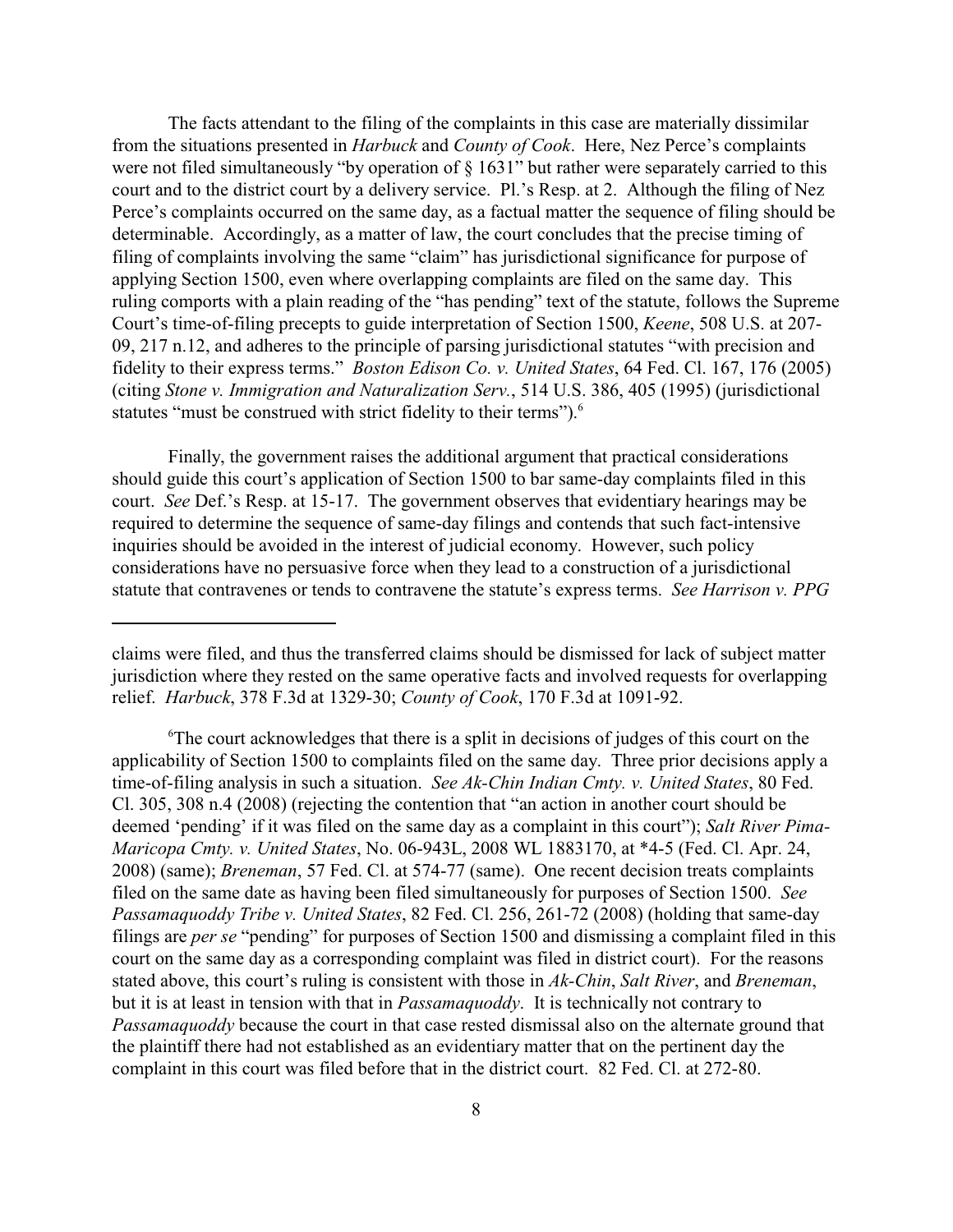*Indus., Inc.*, 446 U.S. 578, 592-93 & n.10 (1980) (Where a policy consideration was raised in a case concerning the reach of a jurisdictional statute, the Supreme Court commented that "[t]his is an argument to be addressed to Congress, not to this Court."). The court is obliged faithfully to apply the statute as written, not as a litigant would rewrite it. This is so even if the terms of the statute require "extra" work by the parties and the court.<sup>7</sup>

Having in mind the resolution of the same-day filing issue, the court conducted an evidentiary hearing on August 5, 2008 to gather the necessary facts related to the time the complaints in this court and the district court were filed.

# *B. Resolution of the Times Nez Perce's Complaints Were Filed*

Nez Perce's complaint was delivered to the clerk of this court before its correspondingly submitted complaint was delivered to the clerk of the district court. *Compare* Joint Status Report Attach. 1 at 1-4 (Federal Express delivery confirmation showing delivery of the complaint to the clerk's office of this court at 9:00 a.m. on December 28, 2006), *with* Pl.'s Resp. Attach. 3 at 4-7 (Federal Express confirmation showing delivery of the complaint to the clerk's office of the district court at 10:28 a.m.). Notably, the filing fee for Nez Perce's district court complaint was omitted from the original transmittal to the district court and was not delivered to that court until 2:00 p.m. on December 28, 2006. Baum Declaration ¶ 4; Tr. 85:2-7 (Baum). The Tribe avers that its Court of Federal Claims complaint was filed earlier than its district court complaint. *See* Pl.'s Resp. at 7. The government argues, however, that earlier *delivery* to this court does not equate with earlier *filing* in this court and that the Tribe has failed to establish its earlier filing in this court by a preponderance of the evidence. *See* Def.'s Resp. at 17-18 (challenging plaintiff's evidence as insufficient to meet the requisite burden of proof).

### 1. *Filing at the U.S. Court of Federal Claims.*

 Delivery of a complaint to a clerk's office is not dispositive of the time a complaint is filed. The clerk's offices examine proffered submissions for compliance with the pertinent court rules before accepting materials for filing. The factual inquiry into when each complaint was filed has been eased in this instance by the fact that the complaint submitted initially for filing to the district court's clerk's office was not accompanied by the appropriate filing fee.

Ms. Lisa Reyes, the Chief Deputy Clerk for Operations of the Court of Federal Claims, testified at the evidentiary hearing about filing procedures in this court. Tr. 11:21-25 (Reyes). Ms. Reyes explained that delivery services, including Federal Express, carry packages to the

In this respect, *Passamaquoddy* is at odds with *Harrison*. *Compare Harrison*, 446 U.S. <sup>7</sup> at 592-93, *with Passamaquoddy*, 82 Fed. Cl. at 272.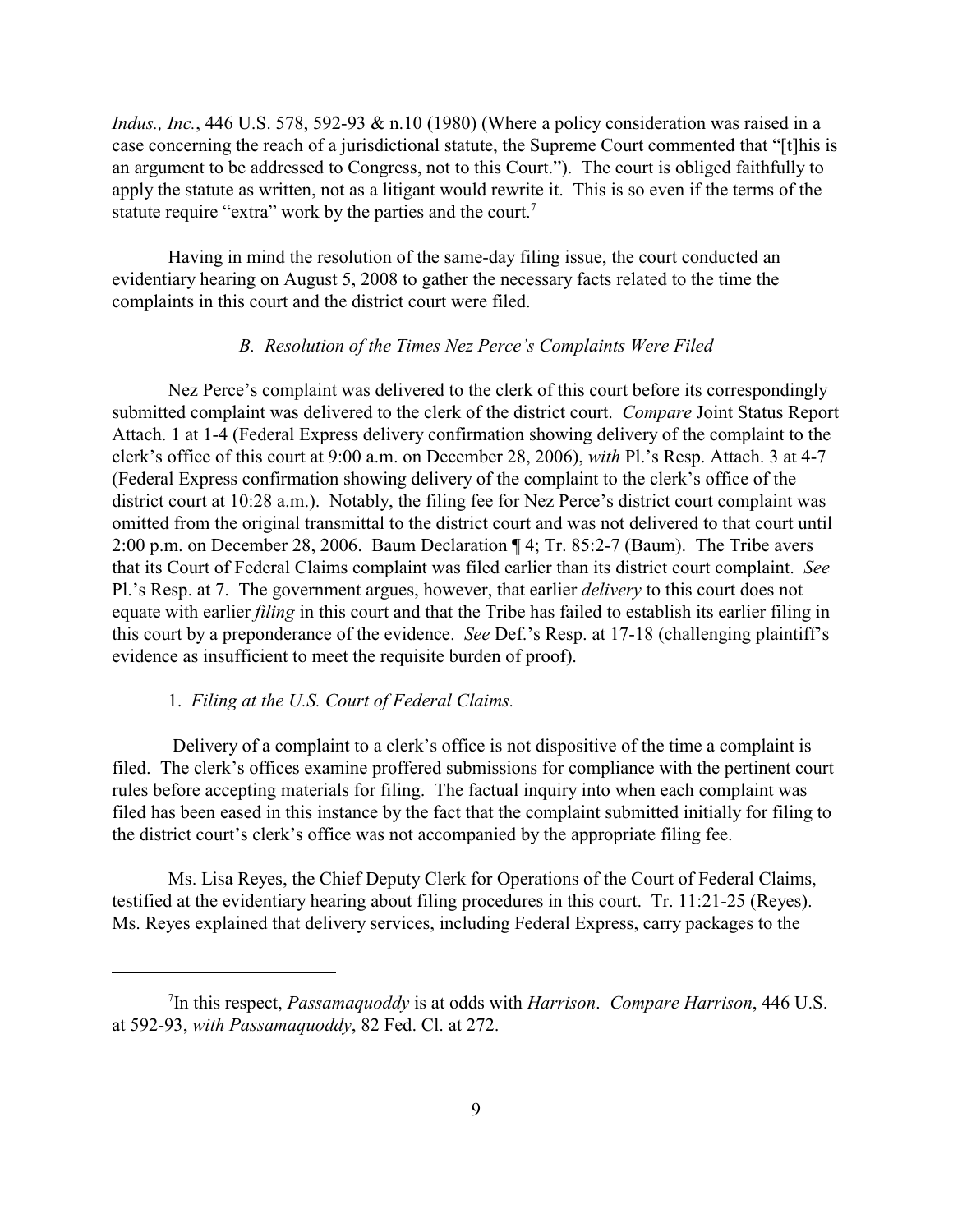public area of the clerk's office, where a member of the clerk's office's staff signs for the package and the package is taken to the individual designated as the office's intake person for that day. The intake person opens, briefly examines, and distributes the mail, Tr. 12:14-20 (Reyes), but that person does not conduct an analysis of the sufficiency of a filing. Tr. 14:5 (Reyes). Rather, he or she identifies the delivery as a complaint or other type of submission, and also identifies any type of accompanying fee. Tr. 14:5-11 (Reyes). Although the intake person records this information, he or she does not identify any type of filing deficiencies or signatures. "She is not looking . . . for procedural adequacies; she is looking . . . merely to see what type of document it is" before forwarding it to the cashier or person who processes those types of documents, and "that person would look at it for sufficiency of filing." Tr. 14:11-16 (Reyes).

Following the intake person's identification of the delivered document and any accompanying fees, the "complaint and the filing fee, the check or money order, would be given to our cashier for the day." Tr. 12:24-25 (Reyes). The cashier processes the payment and the complaint, uses the "random wheel" to assign a judge to the complaint, and gives the complaint the next available docket number. Tr. 13:1-6; 14:21-23 (Reyes). It is the cashier's responsibility to ensure that the court receives the correct amount of money and that the check is made out to the proper person at the court, "basically just making sure that all of the procedures are followed to make it a clean filing." Tr. 14:24 to 15:4 (Reyes). At that point, the complaint is given to the specific case administrator (also referred to as a case manager) who handles the caseload for the particular assigned judge. Tr. 13:4-11 (Reyes). The case administrator then enters the complaint on the court's computer system for docketing, distributes it to the assigned judge, and serves the complaint on the Department of Justice. Tr. 13:7-16 (Reyes).

Ms. Reyes testified that in her view, filing is complete upon the cashier's determination that the filing requirements are satisfied because at that point a complaint has been examined for sufficiency, assigned to a judge, and given a docket number. Tr. 23:9 to 24:16 (Reyes). As Ms. Reyes said:

To me, filing is complete upon somebody identifying that the proper payment has been made, we have an original and seven copies, it's been signed by an attorney who is actually an attorney who is admitted to practice in our court, and that all of the other various rules and procedures that are necessary for filing a complaint have been checked, and it complies with those elements.

Tr. 23:19 to 24:1 (Reyes). The subsequent entry by the case manager on the court's computerized docketing system is only a consequential step to the filing taken after the case number and judge have been assigned. Tr. 24:6-16 (Reyes). Ms. Reyes verified that the subsequent notice of docketing on the court's computerized system reads: "The following transaction was received from K. Heidi Gudgell, entered on 12/28/2006 at 12:50 p.m., [EST], and filed on 12/28/2006." Tr. 19:19-21 (Reyes). Ms. Reyes estimated that the docketing information is usually entered within fifteen or twenty minutes of the case manager's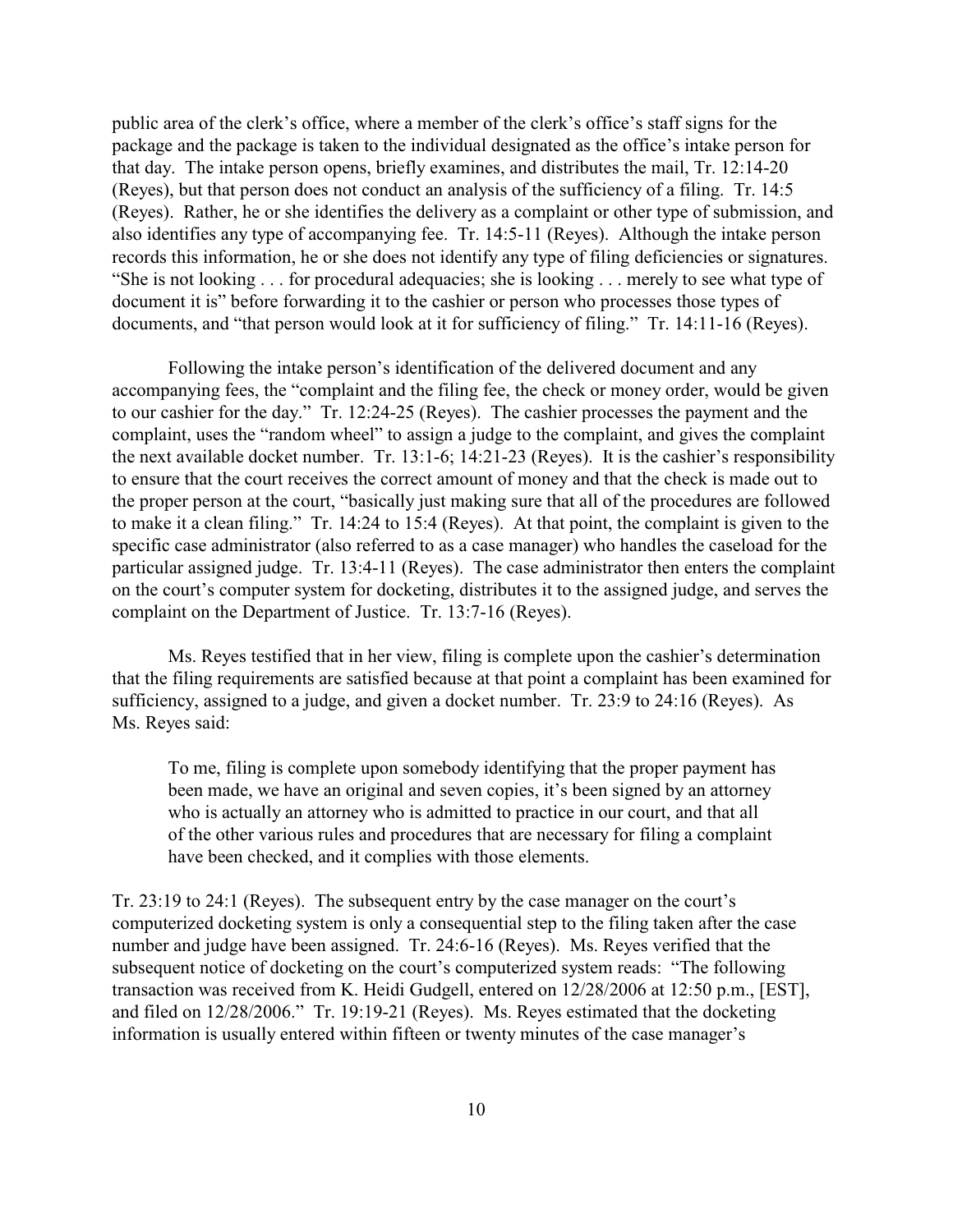involvement with the complaint, if the case manger is not "at lunch or on the telephone or handling another project." Tr. 19:22 to 20:9 (Reyes).<sup>8</sup>

On December 26, 2006, the same person was acting both as cashier and as the assigned judge's case manager. Tr. 20:12-17 (Reyes). When asked how far in advance of docketing the complaint electronically, this person, acting in his capacity as cashier, would have deemed the complaint filed, Ms. Reyes concluded: "All I can deduce . . . is that it was filed prior to 12:50 [EST]." Tr. 25:2-7 (Reyes). She further "guess[ed]" that the Nez Perce complaint was filed "sometime between 9:30 and 11:30 or between 12:30 and 12:50," allowing a gap for the cashier's typical lunch break between 11:30 to 12:30. Tr. 28:1-10 (Reyes).

# 2. *Filing at the U.S. District Court for the District of Columbia.*

Ms. Maureen Higgins, a Deputy Clerk for the U.S. District Court for the District of Columbia, testified that that court's clerk's office also undertakes a review of a proffered complaint to see if it is sufficient for filing purposes. Tr. 38:1-2 (Higgins). Therefore, "filing" does not take place upon receipt but, rather, filing occurs after a proffered complaint has been examined for sufficiency. In particular, Ms. Higgins specified that the clerk's office does not file a case without the appropriate filing fee. Tr. 39:4-9 (Higgins) ("We don't file the case without the fee."). If a complaint is submitted without the requisite filing fee or with another defect, the court calls parties to "tell them what the deficiencies are that stopped it and that they have X amount of time . . . to get it perfected so that it can be filed." Tr. 39:15-18 (Higgins); *see also* Tr. 56:4-8 (Higgins). In those circumstances, the complaint is "set aside until the person comes in to [make] the corrections they need to do." Tr. 56:13-15 (Higgins). Only after the corrections have been accomplished does the clerk's staff "get it filed," a process during which the person handling the matter would "work up the cover sheet and get the summonses signed and sealed and get ready to go to the computer, . . . and to sign it." Tr. 56:19 to 57:2 (Higgins). The case is considered filed "once it gets a case number and a judge." Tr. 57:3 to 57:6 (Higgins).

The Nez Perce complaint submitted for filing in the district court was not accompanied by the necessary filing fee. Donald Wharton, a lawyer for the Native American Rights Fund in Boulder, Colorado, testified that he caused the complaint to be prepared for filing in the district court and supervised the use of Federal Express to deliver the complaint for filing. Tr. 59:18 to 60:25 (Wharton). After Federal Express had picked up the package containing the complaint, Mr. Wharton realized that the filing fee had been omitted from the package because he saw the

<sup>&</sup>lt;sup>8</sup>By Ms. Reyes's estimate, on a "normal day," "probably a couple of hours, maybe an hour and a half, two hours" passes from the time the intake person initially receives the complaint to the time the case manager dockets it electronically. Tr. 18:10-15 (Reyes). Although Ms. Reyes did not remember the delivery or processing of the Nez Perce complaint in particular, she recalled that the period after Christmas during the close of 2006 was "very hectic" because the court received many more complaints than usual at that time. Tr. 16:12-24 (Reyes).